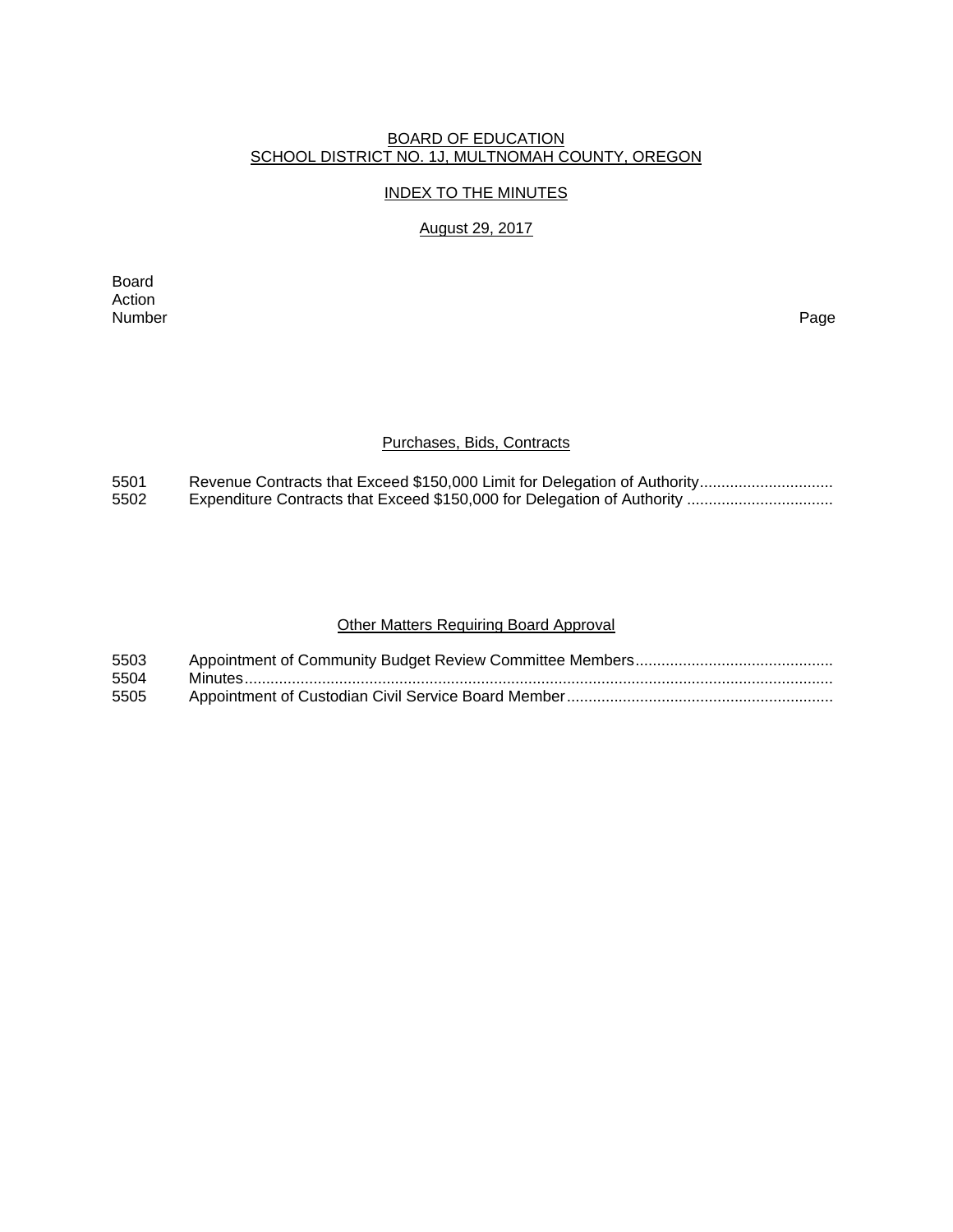# Purchases, Bids, Contracts

The Interim Superintendent RECOMMENDED adoption of the following items:

## Numbers 5501 and 5502

Director Esparza Brown moved and Director Anthony seconded the motion to adopt the above-numbered items. The motion was put to a voice vote and passed unanimously (7-yes, 0-no), with Student Representative Tran voting yes, unofficial.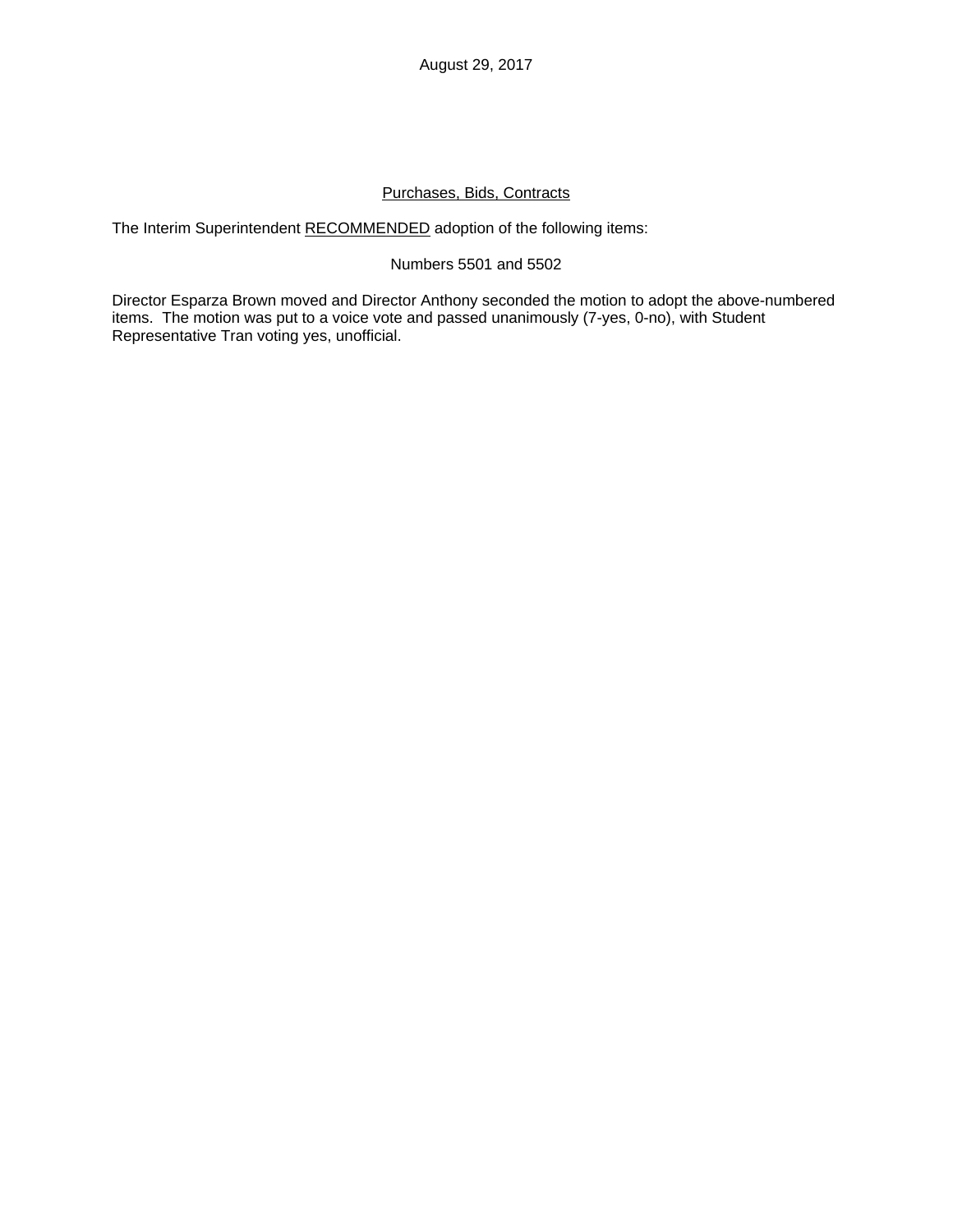## **RESOLUTION No. 5501**

#### Revenue Contracts that Exceed \$150,000 Limit for Delegation of Authority

#### **RECITAL**

Portland Public Schools ("District") Public Contracting Rules PPS-45-0200 ("Authority to Approve District Contracts; Delegation of Authority to Superintendent") requires the Board of Education ("Board") to enter into and approve all contracts, except as otherwise expressly authorized. Contracts exceeding \$150,000 per contractor are listed below.

### **RESOLUTION**

The Superintendent recommends that the Board approve these contracts. The Board accepts this recommendation and by this resolution authorizes the Deputy Clerk to enter into the following agreements.

## **NEW REVENUE CONTRACTS**

No New Revenue Contracts

#### **NEW INTERGOVERNMENTAL AGREEMENTS / REVENUE ("IGA/Rs")**

| <b>Contractor</b> | Contract<br>Term              | <b>Contract Type</b>                                      | <b>Description of Services</b>                                                                             | Contract<br>Amount | Responsible<br>Administrator,<br><b>Funding Source</b> |
|-------------------|-------------------------------|-----------------------------------------------------------|------------------------------------------------------------------------------------------------------------|--------------------|--------------------------------------------------------|
| City of Portland  | 8/30/17<br>through<br>6/30/18 | Intergovernmental<br>Agreement-<br>Revenue<br>IGA/R 65055 | City of Portland will provide a<br>special appropriation grant to<br>PPS to be spent on transit<br>passes. | \$588.128          | J. Vincent                                             |

# **AMENDMENTS TO EXISTING REVENUE CONTRACTS**

No Amendments to Existing Revenue Contracts

*Y. Awwad*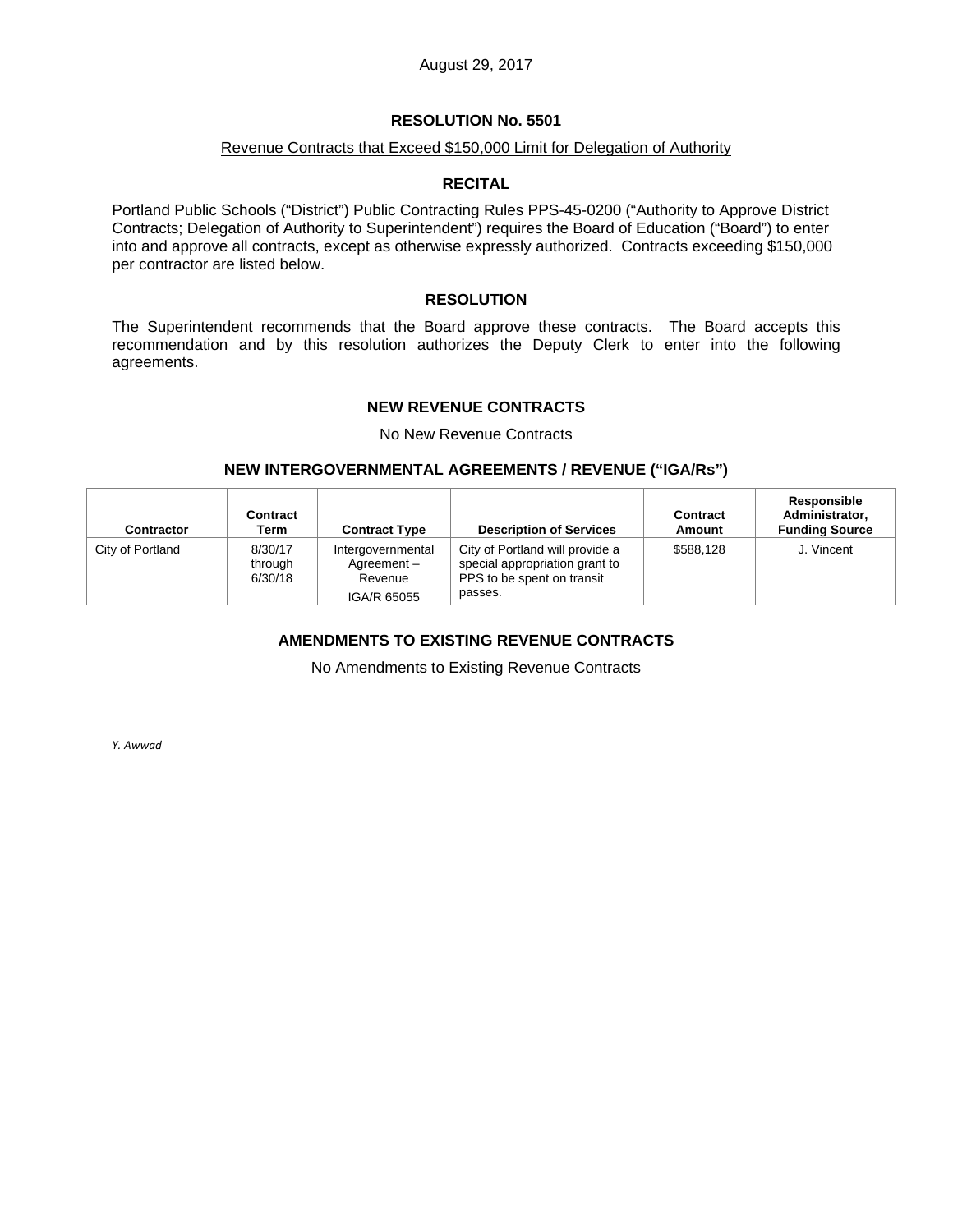# **RESOLUTION No. 5502**

## Expenditure Contracts that Exceed \$150,000 for Delegation of Authority

# **RECITAL**

Portland Public Schools ("District") Public Contracting Rules PPS-45-0200 ("Authority to Approve District Contracts; Delegation of Authority to Superintendent") requires the Board of Education ("Board") enter into contracts and approve payment for products, materials, supplies, capital outlay, equipment, and services whenever the total amount exceeds \$150,000 per contract, excepting settlement or real property agreements. Contracts meeting this criterion are listed below.

# **RESOLUTION**

The Superintendent recommends that the Board approve these contracts. The Board accepts this recommendation and by this resolution authorizes the Deputy Clerk to enter into the following agreements.

| <b>Contractor</b>                                                | Contract<br>Term                                                                                                     | <b>Contract Type</b>                     | <b>Description of Services</b>                                                                                                                                                                                                                                                                                                                                     | Contract<br>Amount                                                                        | Responsible<br>Administrator,<br><b>Funding Source</b> |
|------------------------------------------------------------------|----------------------------------------------------------------------------------------------------------------------|------------------------------------------|--------------------------------------------------------------------------------------------------------------------------------------------------------------------------------------------------------------------------------------------------------------------------------------------------------------------------------------------------------------------|-------------------------------------------------------------------------------------------|--------------------------------------------------------|
| Immigrant and<br><b>Refugee Community</b><br>Organization (IRCO) | 8/30/17<br>through<br>6/30/18<br>Option to<br>renew for six<br>additional<br>one-year<br>terms<br>through<br>6/30/24 | <b>Personal Services</b><br>PS 65056     | Contractor will provide culturally<br>specific family engagement.<br>RFP 2016-2199                                                                                                                                                                                                                                                                                 | Original Term<br>\$237,436<br>\$1,662,052 if<br>renewed for<br>maximum<br>contract length | J. Fukuda<br>Dept. 5431<br><b>Fund 101</b>             |
| <b>Blue Star Charters</b>                                        | 9/1/17<br>through<br>8/31/23                                                                                         | Services<br>S 65057                      | Provide coach transportation<br>service to District students for<br>Athletic events on an as<br>needed basis. Individual trips<br>will be solicited via quotes.<br>Special Pupil Activity Bus<br>(SPAB) transportation is<br>regulated by OAR 581-053-<br>0615 and District may only<br>contract with providers<br>registered with the state as<br>SPAB providers. | \$650,000                                                                                 | J. Vincent<br>Dept. 5560<br><b>Fund 101</b>            |
| Vernier                                                          | 8/30/17                                                                                                              | Purchase Order<br>PO 137794<br>PO 137865 | Purchase of educational<br>science data collection devices.<br>Sole Source PPS-47-0275                                                                                                                                                                                                                                                                             | \$190,294                                                                                 | V. Truong<br>Dept. 5555<br><b>Fund 191</b>             |

#### **NEW CONTRACTS**

No New Contracts

# **NEW INTERGOVERNMENTAL AGREEMENTS ("IGAs")**

No New IGAs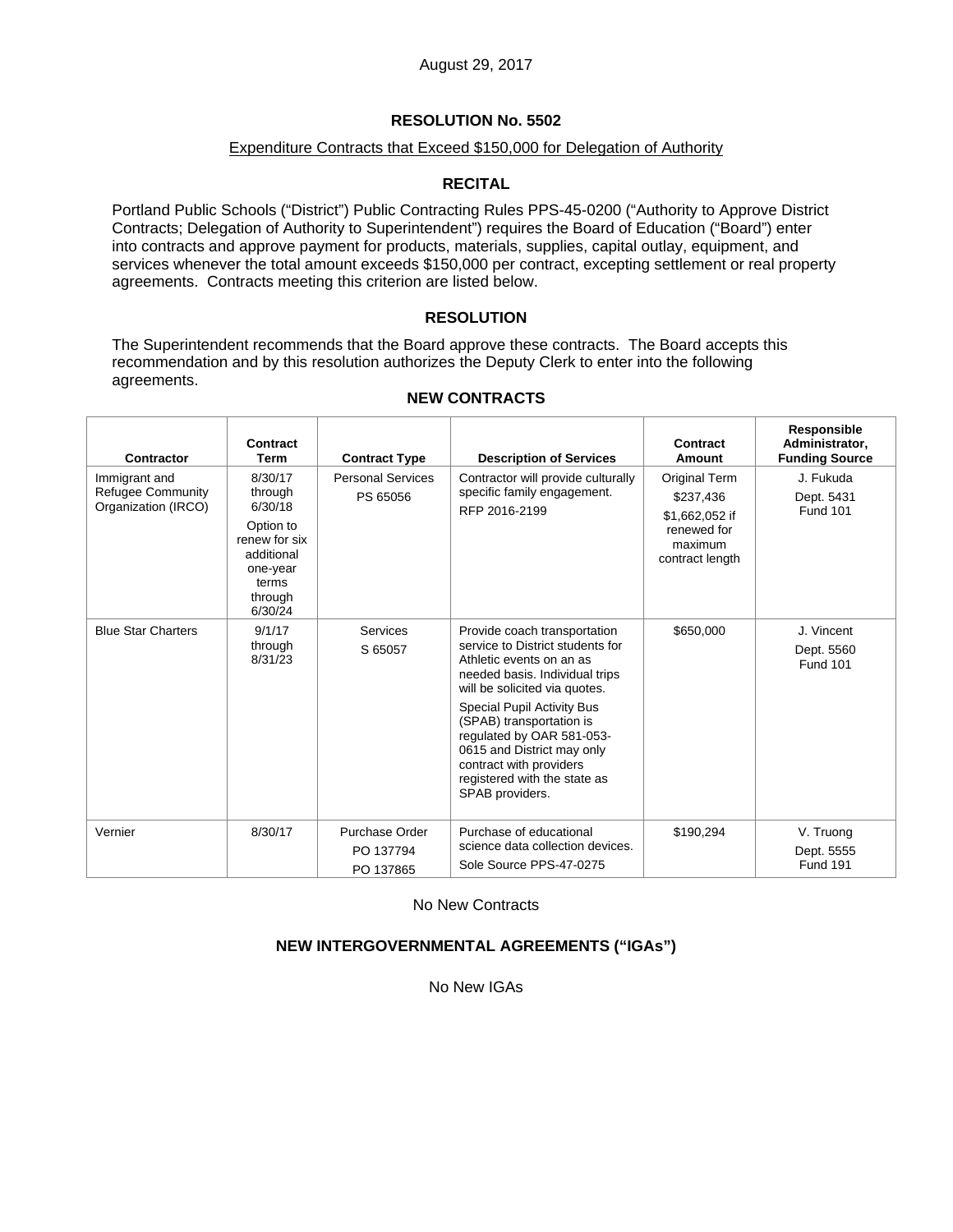# **AMENDMENTS TO EXISTING CONTRACTS**

| <b>Contractor</b>       | Contract<br>Amendment<br>Term | <b>Contract Type</b>                        | <b>Description of Services</b>                     | Amendment<br>Amount,<br><b>Contract Total</b> | Responsible<br>Administrator,<br><b>Funding Source</b> |
|-------------------------|-------------------------------|---------------------------------------------|----------------------------------------------------|-----------------------------------------------|--------------------------------------------------------|
| <b>Multnomah County</b> | 8/30/17<br>through<br>6/30/18 | Intergovernmental<br>Agreement<br>IGA 62028 | Provide access to school based<br>health services. | \$177,000<br>\$531,000                        | V. Truong<br>Dept. 5424<br><b>Fund 101</b>             |
|                         |                               | Amendment 2                                 |                                                    |                                               |                                                        |

*Y. Awwad*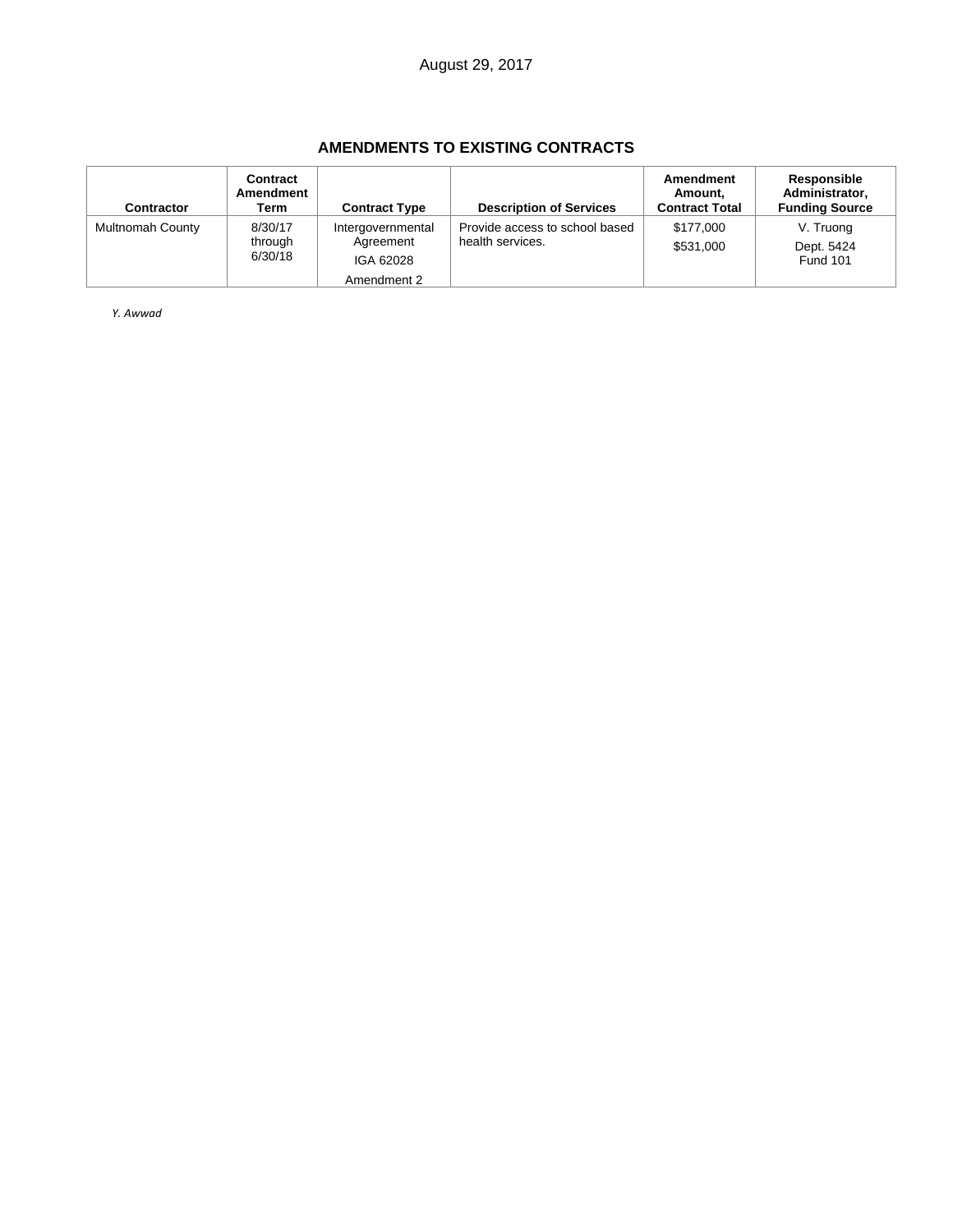# Other Matters Requiring Board Approval

The Interim Superintendent RECOMMENDED adoption of the following items:

## Numbers 5503 through 5505

Director Esparza Brown moved and Director Anthony seconded the motion to adopt the above-numbered items. The motion was put to a voice vote and passed unanimously (7-yes, 0-no), with Student Representative Tran voting yes, unofficial.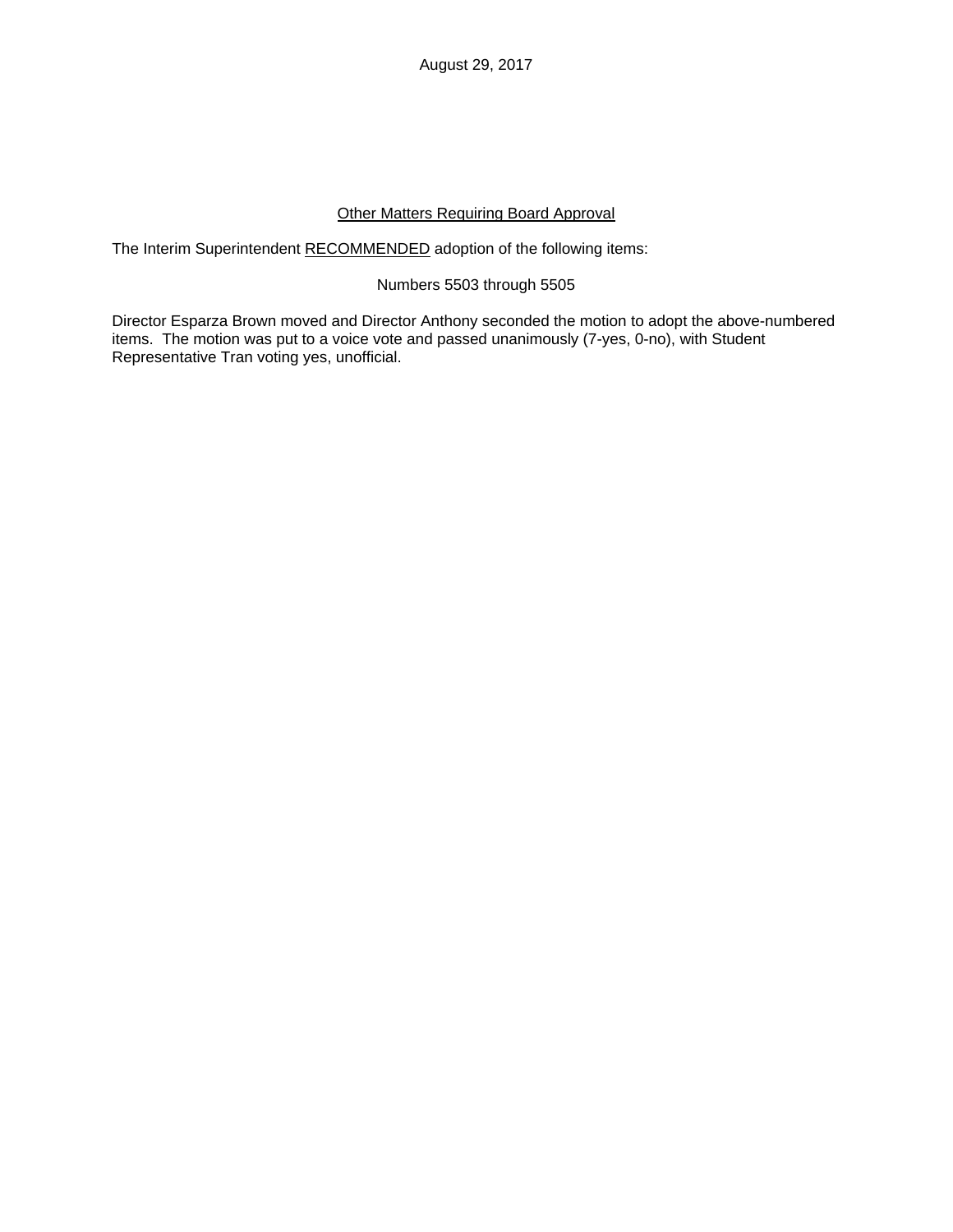# **RESOLUTION No. 5503**

## Appointment of Community Budget Review Committee Members

# **RECITALS**

- A. The mission of the Community Budget Review Committee (CBRC) is to review, evaluate, and make recommendations to the Board of Education (Board) regarding the Superintendent's Proposed Budget and other budgetary issues identified by the CBRC or the Board. The CBRC receives its charge from the Board.
- B. In November 4, 2014 the voters of the Portland Public School (PPS) District passed a Local Option Levy, Measure 26-161, which became effective in 2015, that mandates independent citizen oversight to ensure tax dollars are used for purposes approved by local voters, and the CBRC serves that function for PPS.
- C. The CBRC is composed of eight to twelve volunteer members. The Board appoints members to two-year terms with a student member appointed to a one-year term.
- D. The Board recognizes that District employees and community members bring specialized knowledge and expertise to the CBRC and budgetary review process. The Board instructs all CBRC members to employ discretion, avoid conflicts of interest or any appearance of impropriety, and exercise care in performing their duties.
- E. The District received applications from Justin Elardo, Sara Kerr, Judah McAuley, Irina Phillips, and three previous members, Roger Kirchner, Harmony Quiroz and Betsy Salter, who indicated interest in serving an additional term.
- F. The CBRC has asked for immediate action to confirm membership of the committee so that staff and the committee may commence work. Recruitment for a student representative will continue and a further recommendation will be made to fill the full complement of membership in due course.
- G. Applications have been reviewed and the Superintendent recommends the Board appoint Justin Elardo, Sara Kerr, Roger Kirchner, Judah McAuley, Irina Phillips, Harmony Quiroz and Betsy Salter for two years.

# **RESOLUTION**

- 1. Justin Elardo, Sara Kerr, Roger Kirchner, Judah McAuley, Irina Phillips, Harmony Quiroz and Betsy Salter are hereby appointed as members of the CBRC for a two-year term through June 30, 2019.
- 2. The Board hereby reaffirms the CBRC as the independent citizen oversight body to ensure tax dollars are used for purposes approved by local voters when they passed a Local Option Levy, Measure 26-161, in November 2014.

*R. Dutcher*